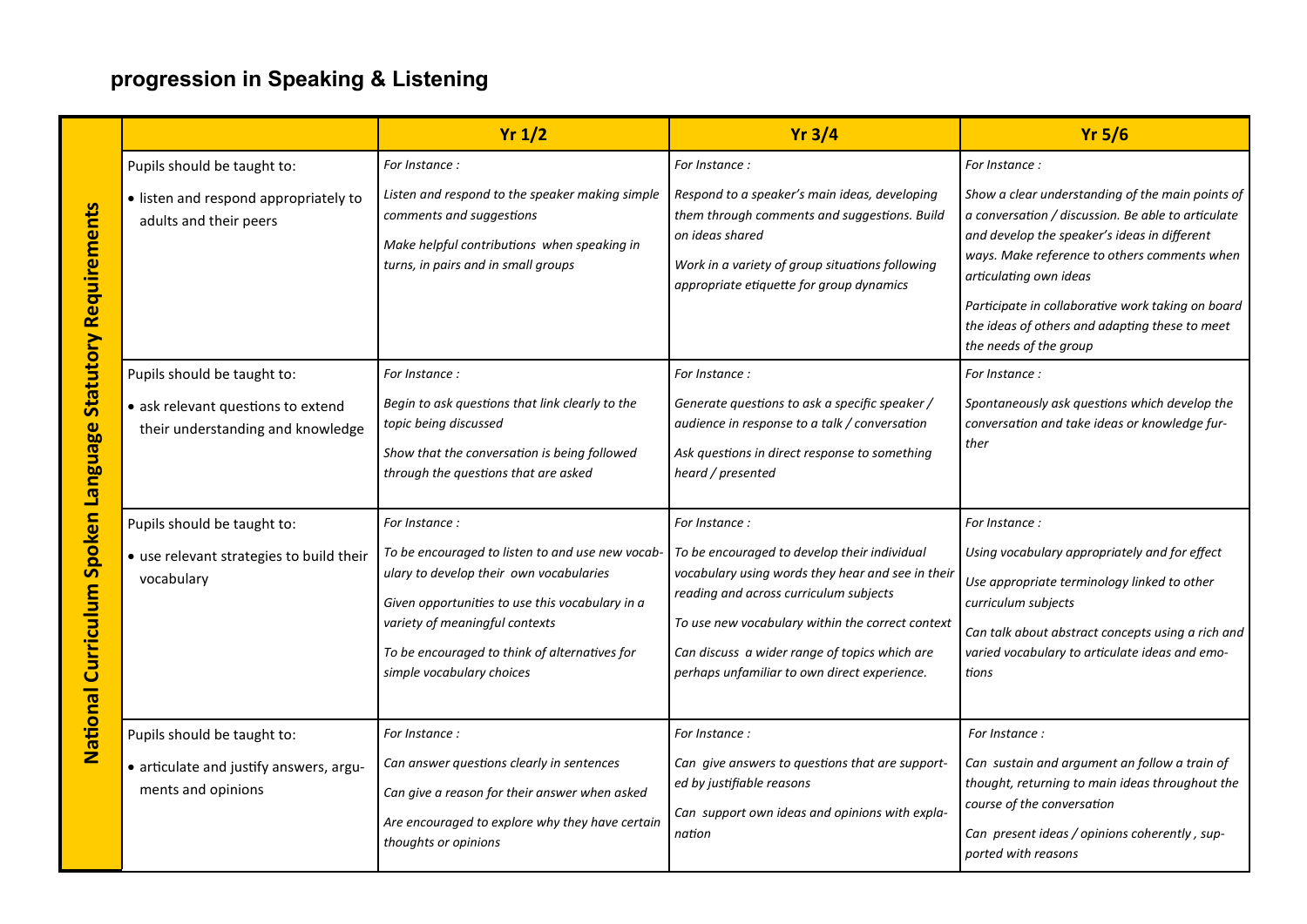## **Progression in Speaking & Listening**

|                                                                                   |                                                                                                                                                     | Yr 1/2                                                                                                                              | $Yr$ 3/4                                                                                                                 | $Yr$ 5/6                                                                                                                                                                                                                                                     |
|-----------------------------------------------------------------------------------|-----------------------------------------------------------------------------------------------------------------------------------------------------|-------------------------------------------------------------------------------------------------------------------------------------|--------------------------------------------------------------------------------------------------------------------------|--------------------------------------------------------------------------------------------------------------------------------------------------------------------------------------------------------------------------------------------------------------|
| <b>Statutory Requirements</b><br>Language<br>Curriculum Spoken<br><b>National</b> | Pupils should be taught to:                                                                                                                         | For Instance :                                                                                                                      | For Instance:                                                                                                            | For Instance :                                                                                                                                                                                                                                               |
|                                                                                   | · give well-structured descriptions,<br>explanations and narratives for                                                                             | Being able to describe their immediate world and<br>environment                                                                     | Can develop ideas and feelings through sustained<br>talk                                                                 | Can talk about feelings , thought sand ideas with<br>some detail to make meaning explicit                                                                                                                                                                    |
|                                                                                   | different purposes, including for<br>expressing feelings                                                                                            | Can talk about themselves clearly and confidently<br>Can retell simple stories / recounts                                           | Can organise what they want to say so that it is<br>clear to the listener                                                | Can present information clearly and in an appro-<br>priate form to the listener                                                                                                                                                                              |
|                                                                                   |                                                                                                                                                     |                                                                                                                                     | Can give descriptions. Recall events / stories /<br>recount experiences with some added detail to<br>engage the listener | Can plan and present information verbally se-<br>lecting the appropriate format and style to<br>match the purpose<br>Can sustain a longer conversation about a given                                                                                         |
|                                                                                   | Pupils should be taught to:                                                                                                                         | For Instance :                                                                                                                      | For Instance:                                                                                                            | For Instance:                                                                                                                                                                                                                                                |
|                                                                                   | • maintain attention and participate<br>actively in collaborative conversa-<br>tions, staying on topic and initiating<br>and responding to comments | Can remain focused on a conversation when not<br>directly involved and are able to recall the main<br>points when questioned        | Can show through the contributions made and<br>questions asked that they have followed a con-<br>versation               | Can summarise another person's contribution to<br>a discussion adding their own interpretation /<br>opinion based on what has been heard                                                                                                                     |
|                                                                                   | Pupils should be taught to:                                                                                                                         | For Instance :                                                                                                                      | For Instance:                                                                                                            | For Instance:                                                                                                                                                                                                                                                |
|                                                                                   | • use spoken language to develop<br>understanding through speculating,<br>hypothesising, imagining and explor-<br>ing ideas                         | Begin to offer ideas and suggestions based on<br>what has been heard - for example in response<br>to reading watching an experiment | Develop ideas and expand on these building on<br>what others say<br>Adapt these ideas in light of new information        | Offer ideas and support these with reasoning. Be<br>prepared to change these as new information<br>comes to light and make reference back to origi-<br>nal thoughts providing either further evidence to<br>support ideas or reasons for the change of focus |
|                                                                                   | Pupils should be taught to:                                                                                                                         | For Instance :                                                                                                                      | For Instance:                                                                                                            | For Instance:                                                                                                                                                                                                                                                |
|                                                                                   | • speak audibly and fluently with an<br>increasing command of Standard                                                                              | Can speak clearly when talking in class. Speak in<br>grammatically correct sentences                                                | Can speak to a wider audience e.g whole school<br>in assembly                                                            | Can articulate thoughts clearly when presenting<br>to a range of audiences                                                                                                                                                                                   |
|                                                                                   | English                                                                                                                                             |                                                                                                                                     | Can adapt speaking style to suit the audience                                                                            | Can adopt a formal / informal tone as appropri-<br>ate to the situation                                                                                                                                                                                      |